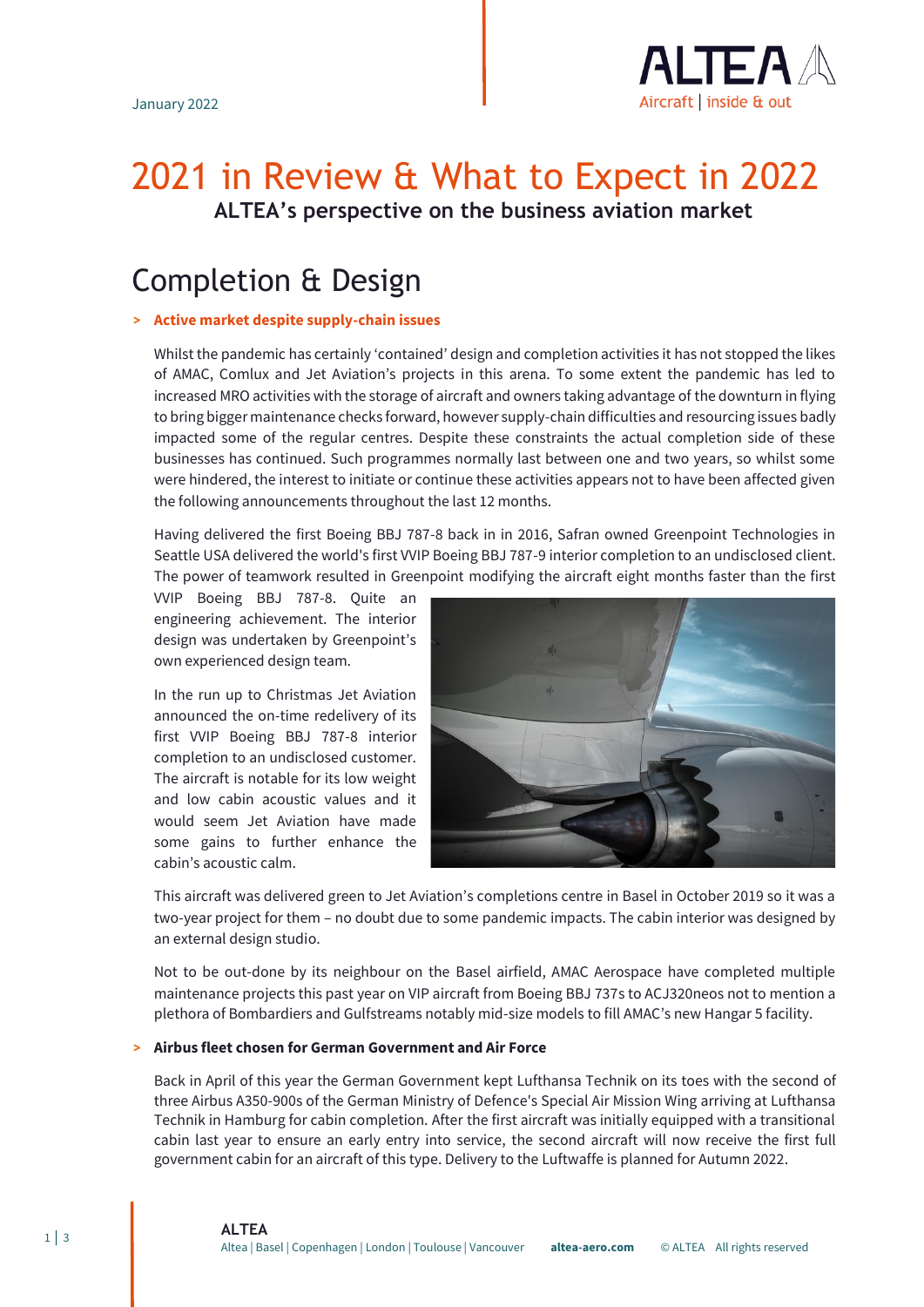

The German Government also awarded LHT the contract to convert **the first Airbus A321LR for the German Air Force.** The cabin modifications will be for troop transport and MedEvac roles. The German Air Force will receive a future-proof, modern passenger aircraft which can be deployed on short-, mediumand long-haul flights. With the installations made by Lufthansa Technik, the aircraft can be used in four different interior configurations. Such capability is worth noting for similar air forces and governments within Europe.

#### **> Design concepts continue to inspire**

LHT also raised awareness of their Airbus A350 prowess by utilising their in-house design team to come up with several interesting design concepts for ACJ350s (or presumably similar sized wide body aircraft). These concepts could be construed as 'figments of the imagination' and quite often send engineers into a tailspin however they *are* thought provoking and allow potential customers some insight into the possibilities of cabin interior design. All too many VVIP cabins go from one extreme (neutral, safe, inoffensive) to the other (over-indulgent, gaudy, idiosyncratic) – so guiding a client's vision can be a minefield. Such concepts subtly steer potential customers in a more exciting, stylish direction.

Moving back to stateside, Comlux Completion goes from strength to strength, having announced it would be Airbus ACJ's completion centre of choice for the ACJ TwoTwenty programme back in late 2020, with a potential pipeline of 15 ACJ Two Twentys. The first green aircraft has arrived for outfitting at Comlux's US based facility in Indianapolis. The world's first ACJ Two Twenty will be re- delivered with its new VIP interior to FIVE Hotels Group based in Dubai, UAE which is anticipated early 2023.

This is a bit of a landmark aircraft for the business aviation sector as it creates its own niche, bigger, and thus arguably more comfortable than a traditional long range business jet, yet more affordable and as capable as a narrow body bizliner. Not to mention its environmental impact appeal. No doubt this 'newstyle' VIP aircraft will have great interest in the launch customers' region.

Another noteworthy launch possibly for its interior design alone is Dassault's new flagship, the Falcon 10X. The interior design team at Dassault should be commended, the launch of the aircraft concept showed off a simple, attractive interior with some unique innovative features. One hopes they make it to production.

#### **> Sustainable design**

Back here at our London HQ and design studio, the ALTEA design team unveiled a custom Global 7500 interior in the Autumn and jumped in with Bombardier on their Global 7500 tour meeting up with the aircraft and potential customers in Stockholm. We started the design looking at the



1950s. This heralded the birth of industrial design – the recognition that design wasn't just an add-on aesthetic, but it could and should be the backbone of the idea generation. 'You can have a great piece of

**ALTEA** Altea | Basel | Copenhagen | London | Toulouse | Vancouver **altea-aero.com** © ALTEA All rights reserved